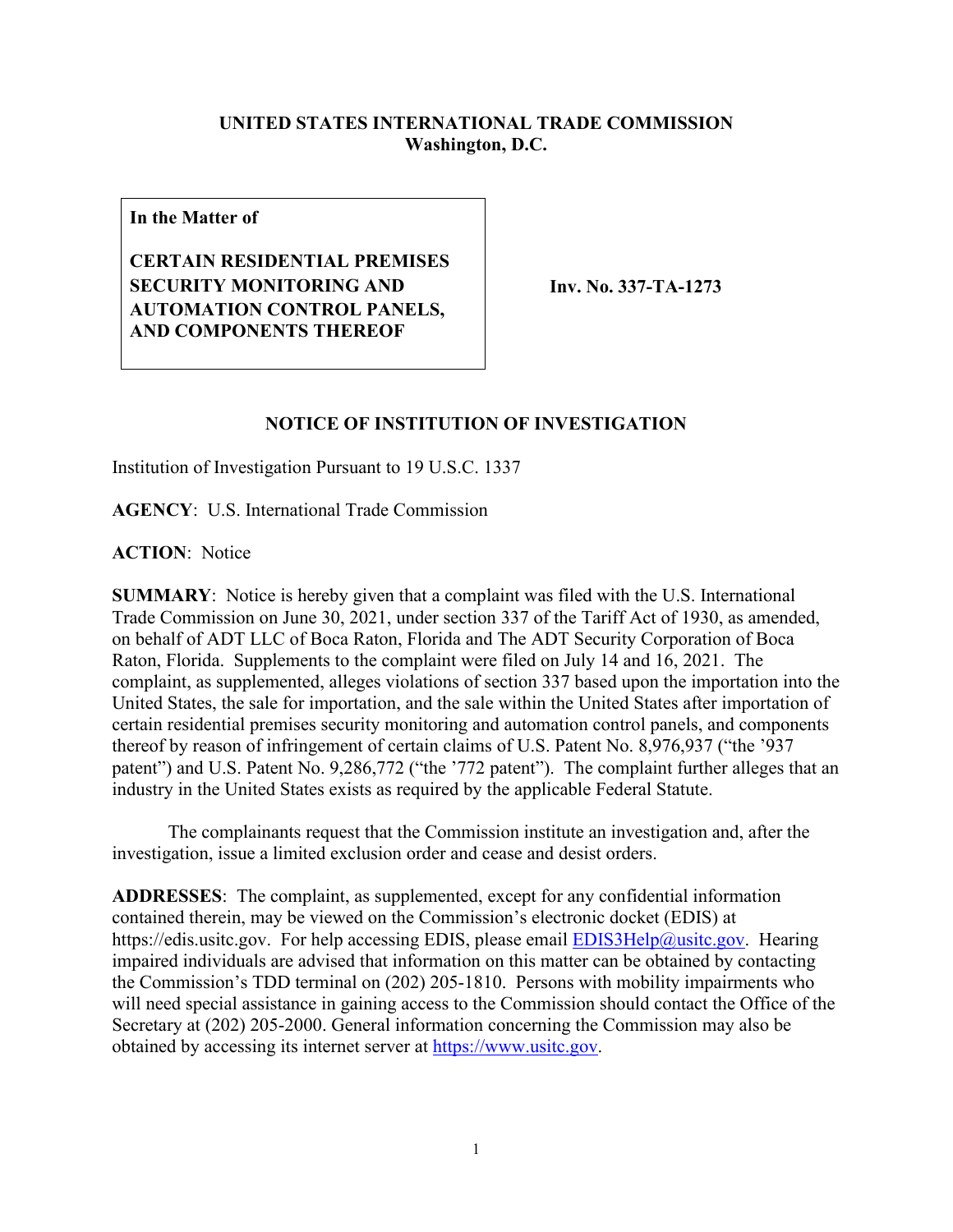**FOR FURTHER INFORMATION CONTACT**: Pathenia Proctor, Office of Unfair Import Investigations, U.S. International Trade Commission, telephone (202) 205-2560.

## **SUPPLEMENTARY INFORMATION**:

**AUTHORITY**: The authority for institution of this investigation is contained in section 337 of the Tariff Act of 1930, as amended, 19 U.S.C. 1337, and in section 210.10 of the Commission's Rules of Practice and Procedure, 19 C.F.R. 210.10 (2020).

**SCOPE OF INVESTIGATION**: Having considered the complaint, the U.S. International Trade Commission, on July 30, 2021, ORDERED THAT –

(1) Pursuant to subsection (b) of section 337 of the Tariff Act of 1930, as amended, an investigation be instituted to determine whether there is a violation of subsection (a)(1)(B) of section 337 in the importation into the United States, the sale for importation, or the sale within the United States after importation of certain products identified in paragraph (2) by reason of infringement of one or more of claims 1 and 12 of the '937 patent and claims 1-4, 7-15, and 18- 20 of the '772 patent, and whether an industry in the United States exists as required by subsection (a)(2) of section 337;

(2) Pursuant to section 210.10(b)(1) of the Commission's Rules of Practice and Procedure, 19 C.F.R. 210.10(b)(1), the plain language description of the accused products or category of accused products, which defines the scope of the investigation, is "the Vivint SkyControl Panel, the Vivint Smart Hub Panel, and their components thereto (namely, software and hardware including processors, transceivers, and wireless communication modules) and other similar residential security monitoring and home automation control panels and their components";

(3) For the purpose of the investigation so instituted, the following are hereby named as parties upon which this notice of investigation shall be served:

(a) The complainants are:

ADT LLC 1501 Yamato Road Boca Raton, FL 33431

The ADT Security Corporation 1501 Yamato Road Boca Raton, FL 33431